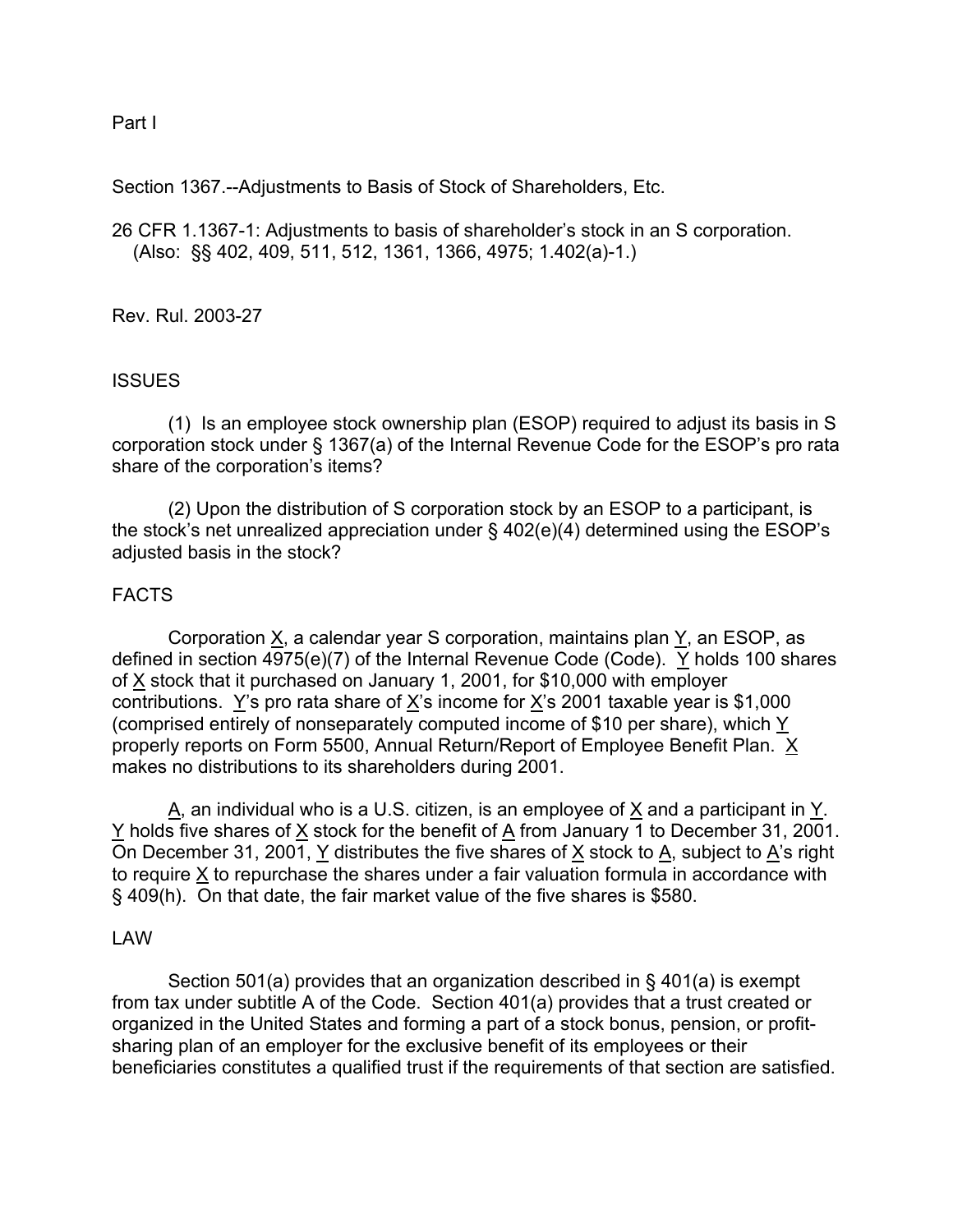Section 4975(e)(7) provides that an ESOP is a defined contribution plan (i) which is either a stock bonus plan which is qualified or a stock bonus and money purchase plan both of which are qualified under § 401(a), and which are designed to invest primarily in employer securities and (ii) which is otherwise defined in regulations prescribed by the Secretary. A plan is not treated as an ESOP unless it meets the requirements of § 409(h), § 409(o), and if applicable, § 409(n), § 409(p), and § 664(g), and, if the employer has a registration-type class of securities (as defined in § 409(e)(4)), it meets the requirements of section 409(e).

 Section 511(a)(1) imposes a tax on the unrelated business taxable income (as defined in § 512(a)) of organizations described in § 511(a)(2), which includes organizations described in § 401(a). Section 512(e)(1) provides that if an organization described in § 1361(c)(6) holds stock in an S corporation, the interest is treated as an interest in an unrelated trade or business and, notwithstanding any other provisions of Part III of Subchapter F, all items of income, loss, or deduction taken into account under § 1366(a) and any gain or loss on the disposition of the stock in the S corporation are taken into account in computing the unrelated business taxable income of the organization. Section 512(e)(3) provides that § 512(e) does not apply to employer securities (within the meaning of § 409(l)) held by an ESOP described in § 4975(e)(7).

 Section 1366(a)(1) provides that, in determining the tax of a shareholder for the shareholder's taxable year in which the taxable year of the S corporation ends, there is taken into account the shareholder's pro rata share of the corporation's (i) items of income (including tax-exempt income), loss, deduction, or credit the separate treatment of which could affect the liability for tax of any shareholder and (ii) nonseparately computed income or loss.

 Under § 1367(a)(1), the basis of each shareholder's stock in an S corporation is increased for any period by the sum of the following items determined with respect to that shareholder for such period: (i) items of income described in § 1366(a)(1)(A), (ii) any nonseparately computed income determined under  $\S$  1366(a)(1)(B), and (iii) the excess of the deductions for depletion over the basis of the property subject to depletion.

 Under § 1367(a)(2), the basis of each shareholder's stock in an S corporation is decreased for any period (but not below zero) by the sum of the following items determined with respect to that shareholder for the period: (i) distributions by the corporation which were not includible in the income of the shareholder by reason of § 1368, (ii) the items of loss and deduction described in § 1366(a)(1)(A), (iii) any nonseparately computed loss determined under § 1366(a)(1)(B), (iv) any expense of the corporation not deductible in computing its taxable income and not properly chargeable to capital account, and (v) the amount of the shareholder's deduction for depletion for any oil and gas property held by the S corporation to the extent such deduction does not exceed the proportionate share of the adjusted basis of such property allocated to such shareholder under § 613A(c)(11)(B).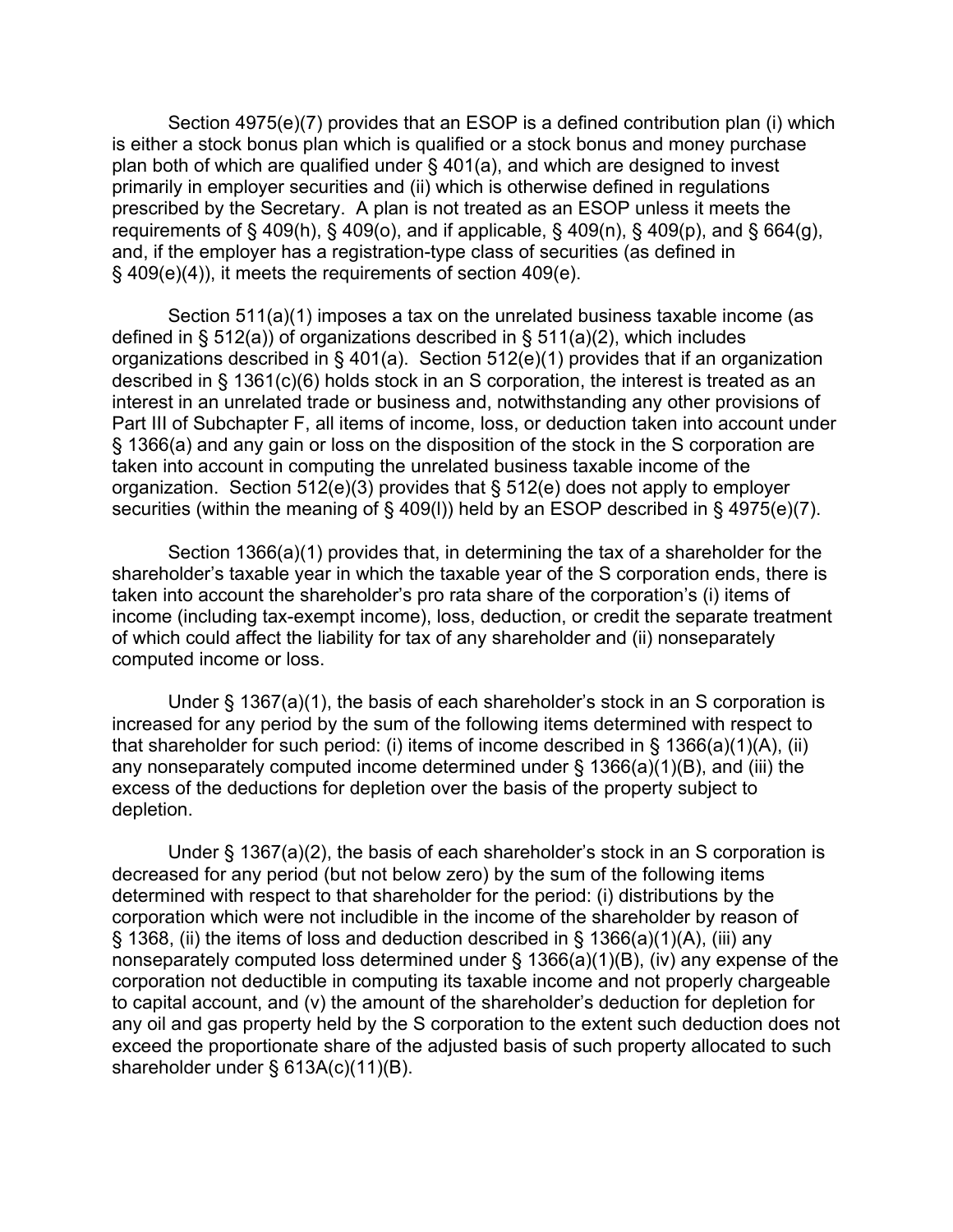Section 402(a) provides that any amount distributed by an employees' trust described in  $\S$  401(a) that is exempt from tax under  $\S$  501(a) is taxable to the distributee in the taxable year of the distributee in which distributed, under § 72 (relating to annuities).

 Section 402(e)(4)(B) provides that, for purposes of § 402(a) and § 72, in the case of any lump-sum distribution that includes securities of the employer corporation, there is excluded from gross income the net unrealized appreciation (NUA) attributable to that part of the distribution that consists of securities of the employer corporation.

 Section 402(e)(4)(C) provides that NUA and the resulting adjustments to basis are determined in accordance with regulations prescribed by the Secretary.

 Section 1.402(a)-1(b)(2) of the Income Tax Regulations provides that the amount of NUA in securities of the employer corporation that are distributed by the trust is the excess of the market value of the securities at the time of distribution over the cost or other basis of the securities to the trust.

# ANALYSIS

 Stock of an S corporation held by an ESOP is subject to the same basis adjustments under § 1367(a) as stock held by any other S corporation shareholder. Accordingly, Y must increase its basis in  $\underline{X}$  stock under § 1367(a)(1) for the items of income described in § 1366(a)(1). Specifically, Y's pro rata share of X's nonseparately computed income for X's 2001 taxable year increases the basis of each share of X stock held by Y by \$10. Therefore, the basis of each of the five shares of X stock held by  $Y$  for the benefit of  $\overline{A}$  is increased by \$10 from \$100 to \$110.

Under § 402(e)(4) and § 1.402(a)-1(b)(2), the amount of NUA in the  $X$  stock is \$30, the excess of the market value of the stock at the time of distribution (\$580) over Y's adjusted basis in the stock (\$550). Unless A rolls the distributed stock over into an eligible retirement plan in accordance with the rules of § 402(c), A will have \$550 of ordinary income as a result of the distribution.

# **HOLDINGS**

 (1) An employee stock ownership plan (ESOP) is required to adjust its basis in S corporation stock under § 1367(a) for the ESOP's pro rata share of the corporation's items.

 (2) Upon the distribution of S corporation stock by an ESOP to a participant, the stock's net unrealized appreciation under § 402(e)(4) is determined using the ESOP's adjusted basis in the stock.

# DRAFTING INFORMATION